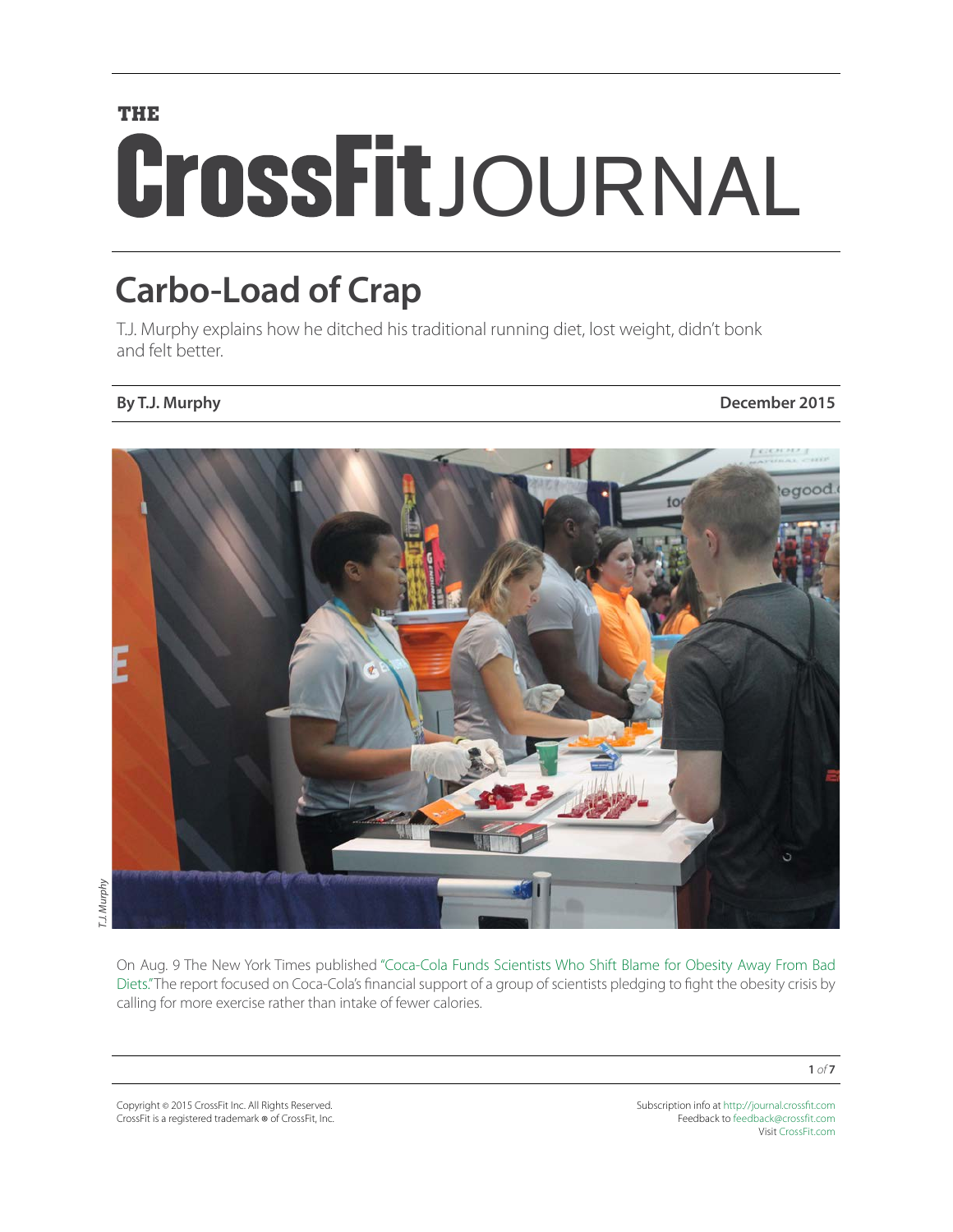"Coke has provided financial and logistical support to a new nonprofit organization called the Global Energy Balance Network, which promotes the argument that weight-conscious Americans are overly fixated on how much they eat and drink while not paying enough attention to exercise," according to the Times.

The article created a backlash that set Coca-Cola in full retreat, and chairman and CEO Muhtar Kent wrote a [Wall](http://www.wsj.com/articles/coca-cola-well-do-better-1440024365) [Street Journal op-ed piece](http://www.wsj.com/articles/coca-cola-well-do-better-1440024365) that stated the company would be more transparent about its funding of research. Kent's piece created an [additional wave of criticism.](http://therussells.crossfit.com/2015/08/26/coke-spending-millions-to-manipulate-science-by-dr-harold-goldstein/)

 Although PepsiCo, McDonald's, Kraft Foods and Hershey's were also mentioned in the original New York Times piece as companies who sponsor food-industry research, Gatorade—owned by PepsiCo—did not appear in the article. Interestingly, Gatorade has offered financial support to exercise scientists conducting studies on hydration and carbohydrate intake [for decades](http://journal.crossfit.com/2015/08/a-sticky-story.tpl).

Dr. Tim Noakes, best known in some circles for his research on hydration, is one of those who has in recent years publicly reversed his position and openly attacked soft-drink companies for their support of high-carbohydrate diets. In a January 2015 [Primal Blueprint podcast,](http://blog.primalblueprint.com/episode-50-mark-interviews-dr-timothy-noakes/) Noakes blamed high-carb diets for race fields crowded with "fat runners" at recent marathons.

"We have a half-marathon in Cape Town, and we did a study on the field. We found that 30 percent of the runners in the field were insulin resistant and obese." Noakes said.

Also alarming for Noakes was that the runners weren't doing themselves any favors in the race.

"They were literally eating tons of sugar during the race," he said in the podcast.

In a November 2014 [Australian Broadcast Corporation](http://www.abc.net.au/catalyst/stories/4126228.htm)  [interview,](http://www.abc.net.au/catalyst/stories/4126228.htm) Noakes talked about his role in the overconsumption of sugar.

"I spent 33 years of my life telling athletes that they must carbohydrate load, which meant that for the last three days before a marathon, you should eat 700 or 800g of carbohydrate (per day). And I was the first in the world to produce these GUs that people lived their races on. So if



*T.J. Murphy*

*Dr. Tim Noakes said he regrets his role in developing early versions of the high-carb supplements that now fuel the endurance community.*

you go to the Ironman, you'll see people taking GUs every half hour or so. So myself and Bruce Fordyce, who's the great South African ultramarathon runner, developed that product and I apologize because that was completely wrong," he said.

"GUs" are small packages of semi-solid energy paste, some with caffeine, that an endurance athlete can consume for an approximately 100-calorie infusion of carbohydrate. Noakes was referring specifically to Leppin FRN Squeezies, which he helped develop in the early 1980s. "FRN" was an initialism representing the inventors: F for Fordyce, and R for Bernard Rose, a South African 2:10 marathoner.

The N stood for Noakes.

#### **Running in the Wrong Direction**

"For 30 years I was part of the problem," Noakes told me in a Skype call from his office in Cape Town, South Africa, in April 2015.

Copyright © 2015 CrossFit Inc. All Rights Reserved. CrossFit is a registered trademark ® of CrossFit, Inc.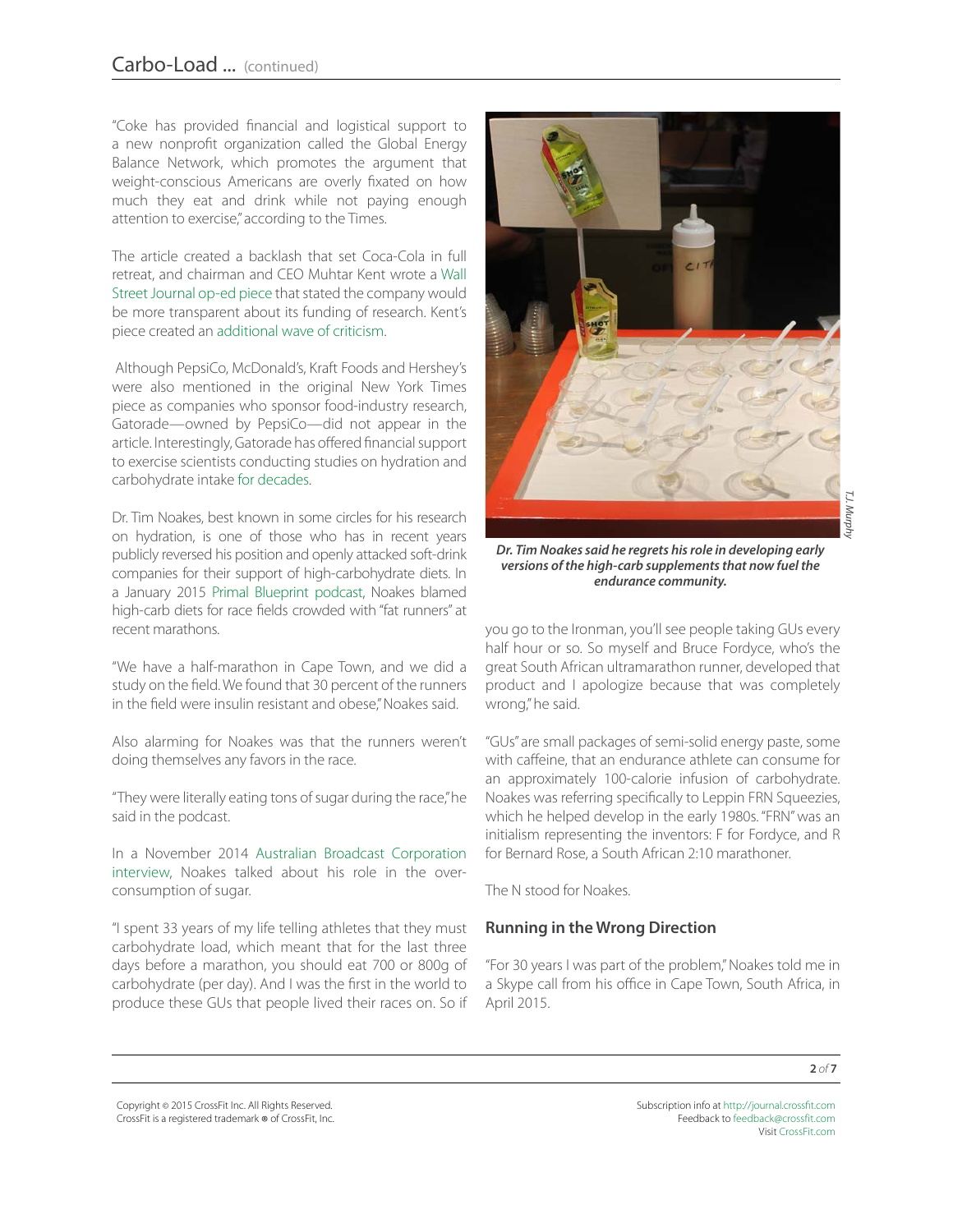

*"We did research on carbs because that's what we could afford to do." —Dr. Tim Noakes*

Noakes was talking about the overall trend of sportsscience research directed at endurance athletes and carbohydrate. The trend started in the 1960s with the invention of Gatorade and continues today: At an American College of Sports Medicine conference in San Diego, California, this past spring, I sat through several hours of lectures stating a high rate of carbohydrate intake is crucial to athletic performance.

#### "For 30 years I was part of the problem." —Dr. Tim Noakes

In 1969, Noakes, who had a passion for distance running, graduated from the University of Cape Town medical school and set out to be a sports scientist. Coincidentally, the first Gatorade-funded study at an independent

laboratory—Ball State University—was conducted in 1970, with resulting article ["Fluid Ingestion During Distance](http://www.tandfonline.com/doi/abs/10.1080/00039896.1970.10667282?journalCode=vzeh20) [Running"](http://www.tandfonline.com/doi/abs/10.1080/00039896.1970.10667282?journalCode=vzeh20) published in Archives of Environmental Health: An International Journal. The study's lead author, David Costill, had asked Gatorade for US\$800. The company gave him \$8,000, and a symbiotic relationship between sports science and the beverage industry was born.

"We did research on carbs because that's what we could afford to do," Noakes told me.

He was earnest about his overall conclusion that a high-carbohydrate diet was essential to running well. Throughout the 1980s and into the 1990s, Noakes either led or contributed to studies on sugar for endurance athletes, such as ["Carbohydrate Ingestion and Muscle](http://www.ncbi.nlm.nih.gov/pubmed/3294002) [Glycogen Depletion During Marathon and Ultramarathon](http://www.ncbi.nlm.nih.gov/pubmed/3294002) [Racing,"](http://www.ncbi.nlm.nih.gov/pubmed/3294002) published in the European Journal of Applied Physiology in 1988.

"Based on the data and evidence we had, it seemed clear that carbohydrates were the key to performance. The evidence was so convincing," Noakes said.

In 1981, due to Noakes' influence, the Comrades Marathon—an "ultramarathon"—posted aid stations after every one of the race's 56 miles. In 1985, Noakes published the first edition of what has long been considered the bible of sports science for distance runners: "The Lore of Running." The book contains hundreds of pages detailing the prevailing research on the physiology and biochemistry of running, with a huge emphasis on how "many exercise scientists around the world have become convinced that the ingestion of a high-carbohydrate diet is the secret to optimum performance during prolonged exercise."

Noakes reversed his position on the high-carbohydrate diet in early 2011. Even though he was a runner and didn't drink or smoke, Noakes—in his early 60s at the time was overweight and diagnosed with Type 2 diabetes. Desperate for an answer, he tried a low-carb diet he had read about in an ad on the Internet. The promise was that he would lose 11 lb. in as few as eight weeks.

"In eight weeks I lost 11 kilograms," he told me. The 11 kg—or 24 lb.—was more than double the promised amount. Noakes said he shed what felt like 20 years in his health as a runner.

Copyright © 2015 CrossFit Inc. All Rights Reserved. CrossFit is a registered trademark ® of CrossFit, Inc.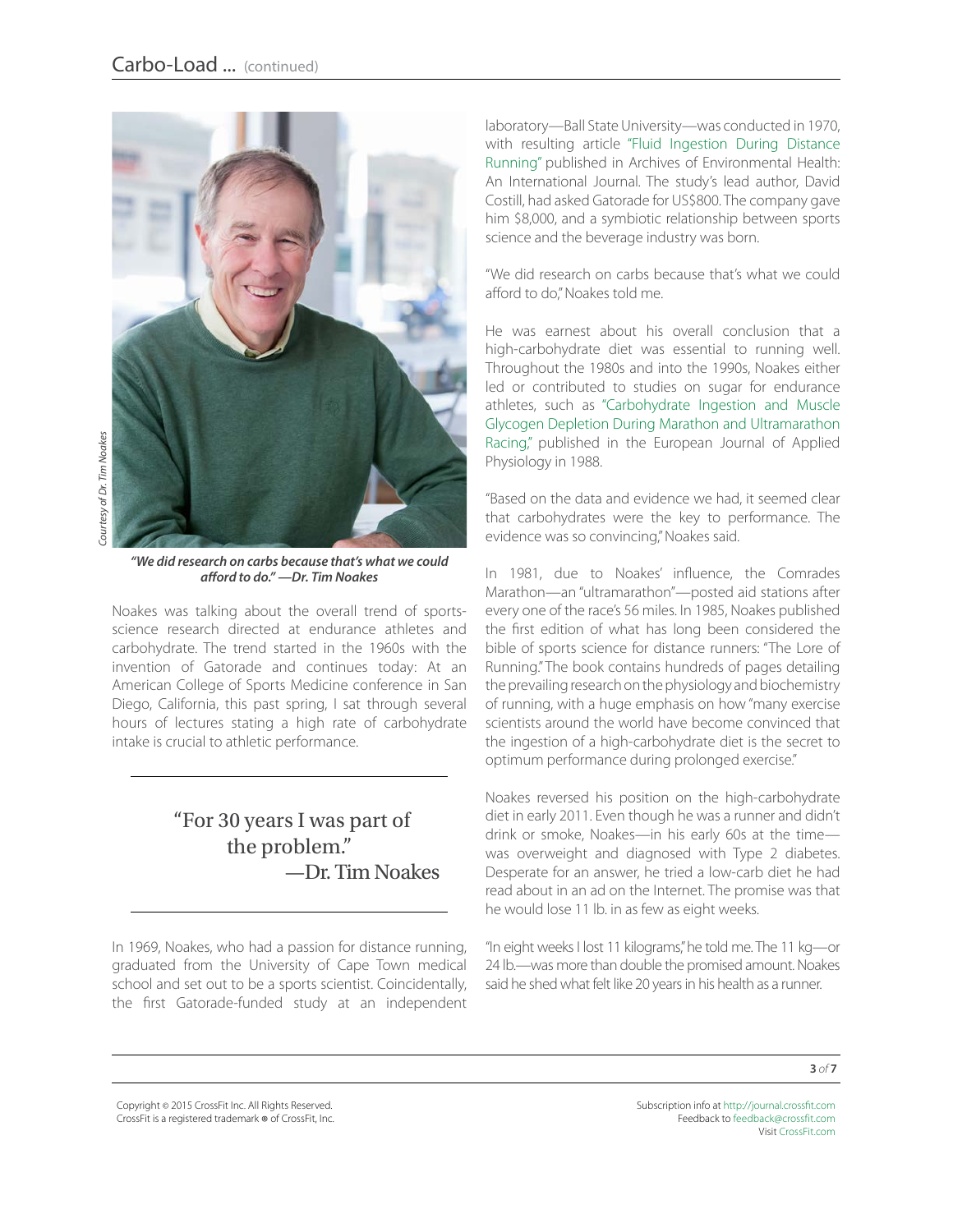As Noakes described it, he used to be the poster boy for the high-carb diet. Now he's more of an avenger against the soft-drink industry's influence on sports science. Usually with hostile reaction, he talks to other scientists about topics such as insulin resistance, chronic inflammation and how "the science has been completely distorted by the drink industry."

Noakes is also the author of "Waterlogged: The Serious Problem of Overhydration in Endurance Sports," which details how misguided hydration science and advertising have caused athletes to drink when they aren't thirsty, exposing them to the risk of [hyponatremia.](http://journal.crossfit.com/2015/02/confronting-the-drinking-problem.tpl)

#### **A Personal History of Carb Loading**

The first time I ever used any sort of nutritional supplement in sports, it was 1979 during two-a-day football practices in the thick heat and humidity of August in Iowa. Once every hour or so, the coaches made us take a break from drills and had us sprint back and forth to a garden hose that lay near the field. Someone had taken a punch to the hose so it had about 10 holes in it. A light trickle of water flowed from each hole. Of course, by the time we got to the hose the coaches were already yelling at us to run back, so you were lucky if you got a taste of the water.

Surely the hose was installed because hydration had become a sports-science topic after Costill began work in the early '70s conducting experiments on exercise and hydration, measuring rectal temperatures in runners and so on. The notion of drinking water or Gatorade was antithetical to what my coaches had experienced as athletes in their own high-school years. My dad played football in the 1970s for Les Hipple, an Iowa legend who led Marion High School to state championships in football, basketball, track and crosscountry running. Drinking fluids during practice or games was strictly forbidden. Dad told me some of his teammates stashed lemon wedges into their helmets and ate them surreptitiously to help stave off thirst.

On Sept. 18, 1983, I did my first triathlon: The All-Iowa Triathlon, held at Lake McBride near Iowa City. It might have been the first triathlon held in Iowa. You had a choice between the half-Ironman (1.2-mile swim, 56-mile bike ride and 13.1-mile run) and the full. I did the half. It was during that race that I saw and used an aid station for the first time. There was just one that I recall, at the halfway



*At the Boston Marathon, aid stations abound, and carbs are never far from reach of the runners.*

point in the bike ride. It looked like a neighborhood lemonade stand: a small table attended by a den mother and two of her Cub Scouts. They handed out cups of water and slices of banana.

How vastly different things would be in 15 years.

In 1998 I was racing Ironman Australia, and there was a station every 20 km or so during the bike and much more frequently during the run. (In 2015, they had an aid station every 2 km on the run course.) These stations were virtual 7-Elevens with a wide array of drink choices from water to sports drinks to flat cola. And there was food: bananas, orange slices, sports bars and "biscuits." As we biked or ran by tables, countless volunteers would shout out what they had in their hand to offer. I took a biscuit out of curiosity more than anything else—they were actually chocolatechip cookies.

By this time in my life, I had been training and competing in both running races and the occasional triathlon. I had also worked at a running-shoe store in the years prior to

Copyright © 2015 CrossFit Inc. All Rights Reserved. CrossFit is a registered trademark ® of CrossFit, Inc.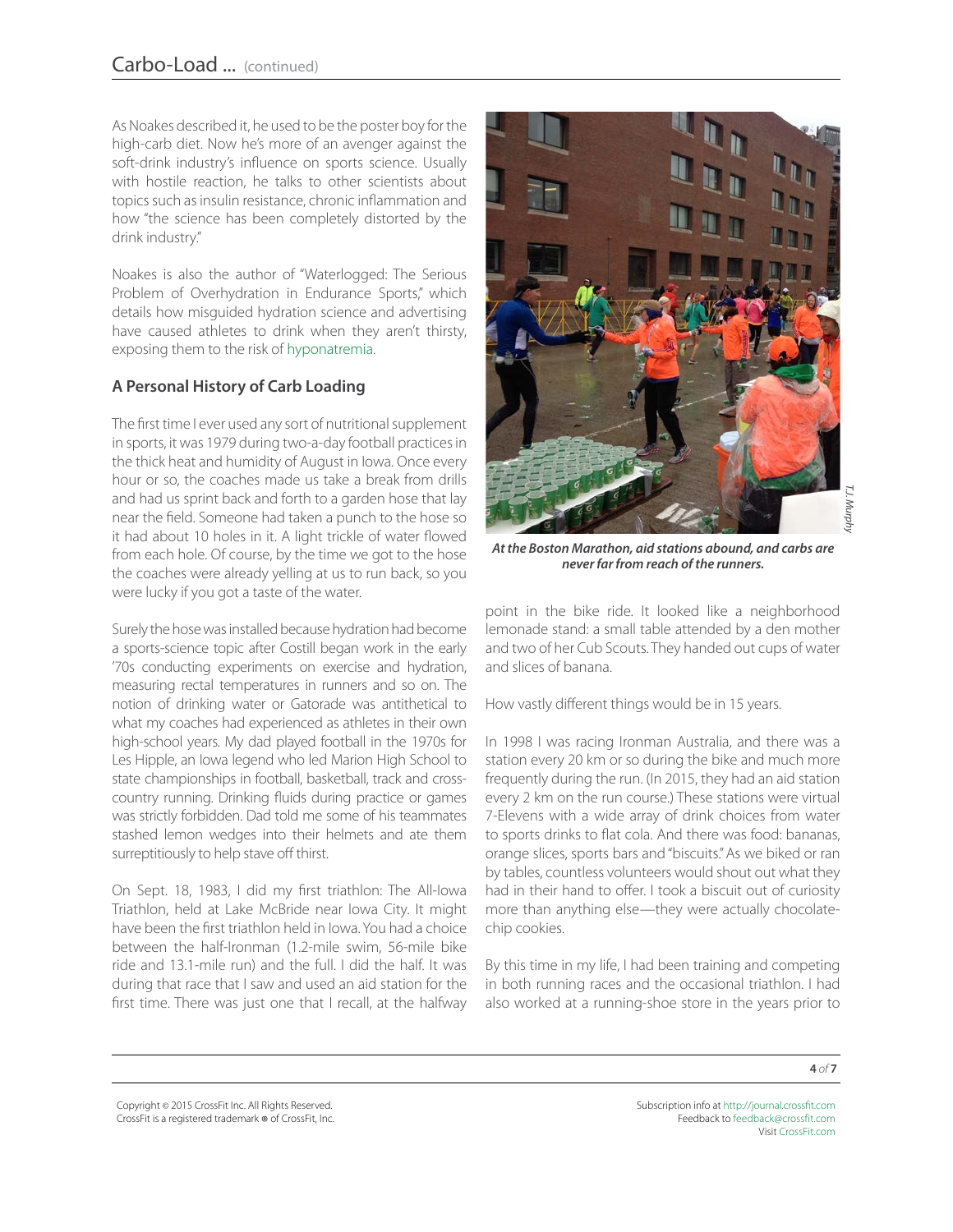my becoming editor-in-chief of Triathlete Magazine, which at the time was based in San Francisco, California. Both as an athlete and editor, I had been immersed in learning whatever I could from the prominent sports scientists who concentrated on endurance athletics. The big names to me were Costill; Edmund Burke, an exercise physiologist who had served at the Olympic Training Center in Colorado Springs, Colorado; Ed Coyle, a sports scientist who specialized in carbohydrates and performance at the University of Texas at Austin; and Noakes.

When I was free of injury (which wasn't that often), I routinely tallied anywhere from 60 to 100 miles per week as a runner. Largely because of the studies conducted by Noakes, Burke and Coyle, I and just about every competitive runner I knew became carbohydrate freaks. The message from the research was clear: Endurance athletes who didn't consume enough carbohydrate before, during and after exercise were blowing it. If you weren't effectively carbo-loading in the days before a competition—filling up both muscle and liver glycogen stores by cramming down as much pasta, potatoes and pancakes as you could—you would come up short on energy during the race. On a day before a marathon, I would glug down a jello-like substance called Exceed High-Carbohydrate.

The message from the research was clear: Endurance athletes who didn't consume enough carbohydrate before, during and after exercise were blowing it.

In 1996, I had gone to Vancouver, Canada, as a journalist to report on the Gatorade Sports Science Institute (GSSI) annual meeting, where exercise scientists flew in



Copyright © 2015 CrossFit Inc. All Rights Reserved. CrossFit is a registered trademark ® of CrossFit, Inc. Subscription info at <http://journal.crossfit.com> Feedback to [feedback@crossfit.com](mailto:feedback@crossfit.com) Visit [CrossFit.com](http://www.crossfit.com)

**5** *of* **7**

Dave Re/CrossFit Journal *Dave Re/CrossFit Journal*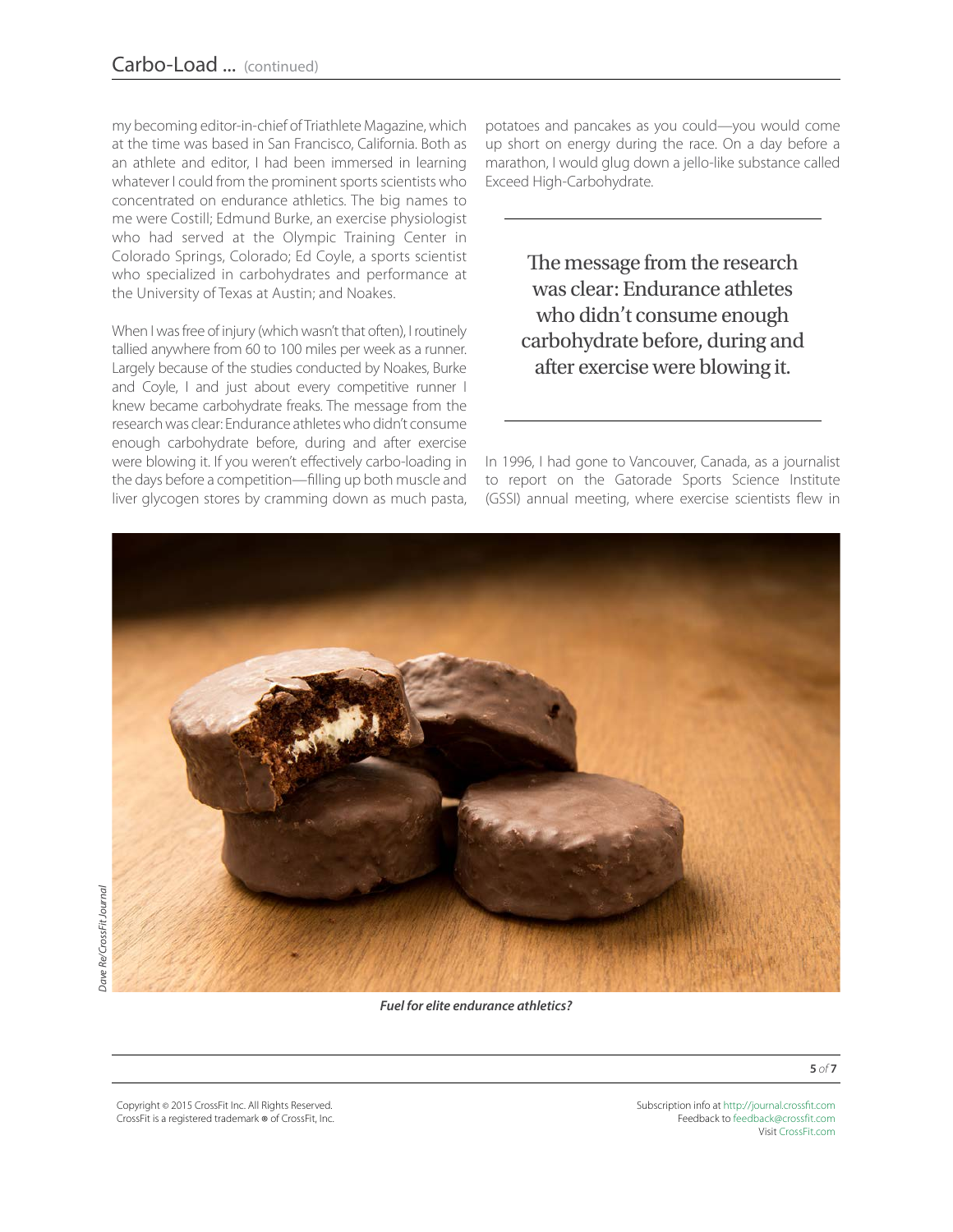

*T.J. Murphy*

*Some athletes are now questioning traditional fueling strategies and looking beyond carbohydrates.*

from around the globe to present papers and hold panel discussions. I vividly remember Coyle's talk on carbohydrate for recovery. He talked about how critical it was to eat a high-carb meal before exercise and—depending on the duration and intensity of the workout—how important it was to strive to eat and drink carbs not just immediately after the session or race but also for the next 24 hours.

Run a hard 10 miles, for example, and the prudent runner should take in a steady stream of carbohydrates on the hour every hour. I tried to comply: I ate pasta and oatmeal and drank as many sugary drinks as I could stand. I ate PowerBars and Chips Ahoy cookies.

The injuries I sustained during the 1990s were usually joint related—knees, ankles, hips. I had irritable bowel syndrome as well. Noakes told me he's sure he would have sustained a better level of performance in his earlier years as an ultrarunner if he hadn't been fueling his insulin resistance with high levels of carbohydrates. As a 52-year-old who is in most ways far more fit and healthy than I was as a competitive distance runner and triathlete in the 1990s, I, too, wonder if I would have performed better with different fuel.

In 1997, I made a visit to GSSI headquarters in Barrington, Illinois. I met a number of researchers with doctorates who were busy conducting studies on heat and hydration. It was winter, and I went for a 45-minute run with two of the scientists. It was cold—freezing, in fact—but they insisted I carry a bottle of Gatorade, and they were on me the whole run to sip the fruit-punch-flavored beverage. I didn't want a drop. I wasn't thirsty for one thing, and I had to force it down to drink to the satisfaction of the scientists.

I recently spoke with Mark Sisson of [Mark's Daily Apple](http://www.marksdailyapple.com/) on how—to this day—the carbo-loading party is ritualistic at big marathons and races. These days, Sisson is a fierce advocate for eating a Paleolithic, low-carb diet. But back in the late 1970s as a 2:18 marathoner trying to make the 1980 Olympic trials, Sisson—who had studied pre-med at Williams College and read every piece of research he could get his hands on—strived to consume at least 1,000 g of carbohydrates per day in accordance with what he had read. By the age of 27, Sisson was plagued by upper-respiratory-tract inflammation, arthritis in his feet and irritable bowel syndrome. When he started eating a diet more in the range of 100-150 g of carbs per day and avoiding grains and processed sugars entirely, all that went away.

I had an experience similar to those of Noakes and Sisson. In 2010, even though I was running 50-60 miles a week, I couldn't get my weight below 200 lb. My body fat percentage was well over 20, and to my utter shock a blood test showed I was prediabetic. When I ran in a half-marathon that year, I noticed the same thing Noakes said he was seeing in the races in South Africa: a lot of fat runners, as he described it. The first 100 or so were skinny, and most of the rest were not.

If exercise is the key to ending the obesity crisis—as Coke and the Global Energy Balance Network would have you believe—why all the fat runners?

In the October 2010 Los Angeles Rock 'n' Roll Half-Marathon, I saw the same sort of thing. And I was seeing the same thing in the mirror.

After I finished the race, I sat on a curb and tried to stretch out my knees, which were screaming with inflammation. Just about the same time Noakes was having his desperate epiphany, I had mine.

Copyright © 2015 CrossFit Inc. All Rights Reserved. CrossFit is a registered trademark ® of CrossFit, Inc.